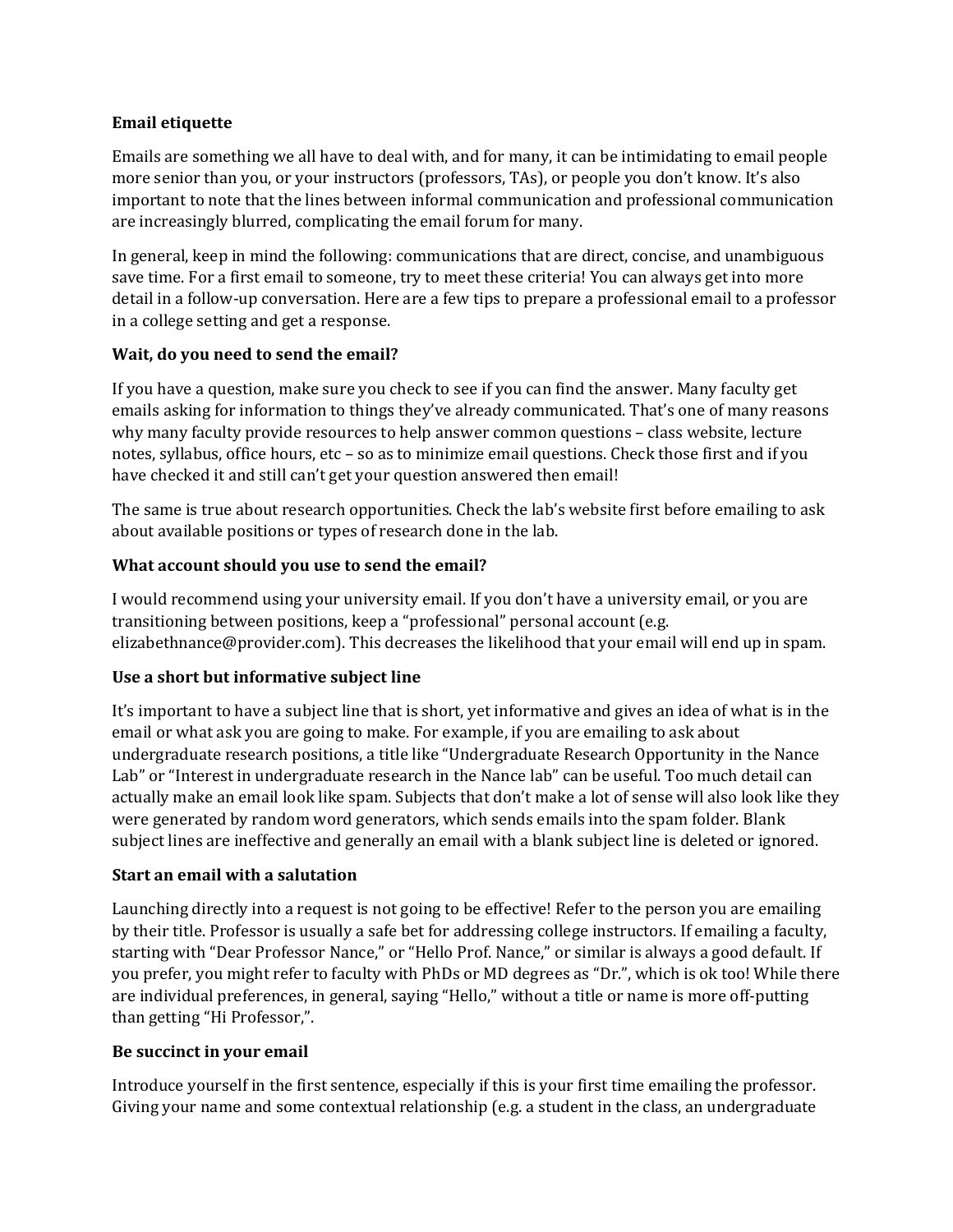interested in xx degree program and interested in research) in the first sentence is helpful. Then get to your point up front! If you are making an ask, make it in the first few sentences. If you are providing information, state what info you are providing in the first few sentences. Be succinct, but avoid demands, presumptions, and accusations.

Either way, professors get a lot emails, so think about someone only spending a few seconds glancing at the content of the email to determine if its something they need to respond to or just something they need to know about. If you can't explain your reason for the email in a sentence or two, consider asking for an appointment instead!

Avoid abbreviations or shorthand as much as you can. While it's ok for informal communications, shorthand or abbreviations can often result in misunderstanding or feelings of exclusion that lower the likelihood of getting any response or a useful response.

# **End your email with a closing**

It is helpful to have a closing because this is the closing impression you'll leave when someone finishes your email. There are a lot of debates on how to close emails, but some useful tips on ending emails are available here: https://www.themuse.com/advice/how-to-end-email-list-ofsign-offs

## **When should you send a follow-up email?**

For non-class related emails, sometimes you might not get a response. So when do you send a follow-up email? In general, I would wait at least 1 week to follow-up. If it's not time sensitive, then 2 weeks is also ok. If you need a response on a specific timeline, make sure that specific timeline is included in the initial email and your intended follow-up time.

For class related emails, check first to see if there is a class policy on the website or syllabus (e.g. allow up to 48 hours for a response except on weekends/holidays). If there is not written policy or expectation for the class, allow at least 24 hours but preferably 48 hours to get a response.

### **Some additional nuance for emailing professors**

Writing in capital letters can be interpreted as shouting, so avoid all caps!

Use black text on a white background.

In many classes, faculty will let you know what they prefer to be called, so use that!

If you are a responding to an email sent to you, take a look at how that person signed their name, and use that name as the salutation in your response.

Proofread your message for grammatical errors and spelling! Will your emails always be perfect? No, we all make mistakes. But a proofread can help minimize those mistakes and make sure you are increasing the chance that you'll get a response.

If an email is emotionally charged, for you or the recipient, consider drafting it then waiting 24 hours then reading it again. You might find more effective ways to communicate your message to get a useful response with fresh eyes on your email.

We prefer face to face conversations! If we have office hours, try to come to those – or set up an appointment - rather than putting everything in email!